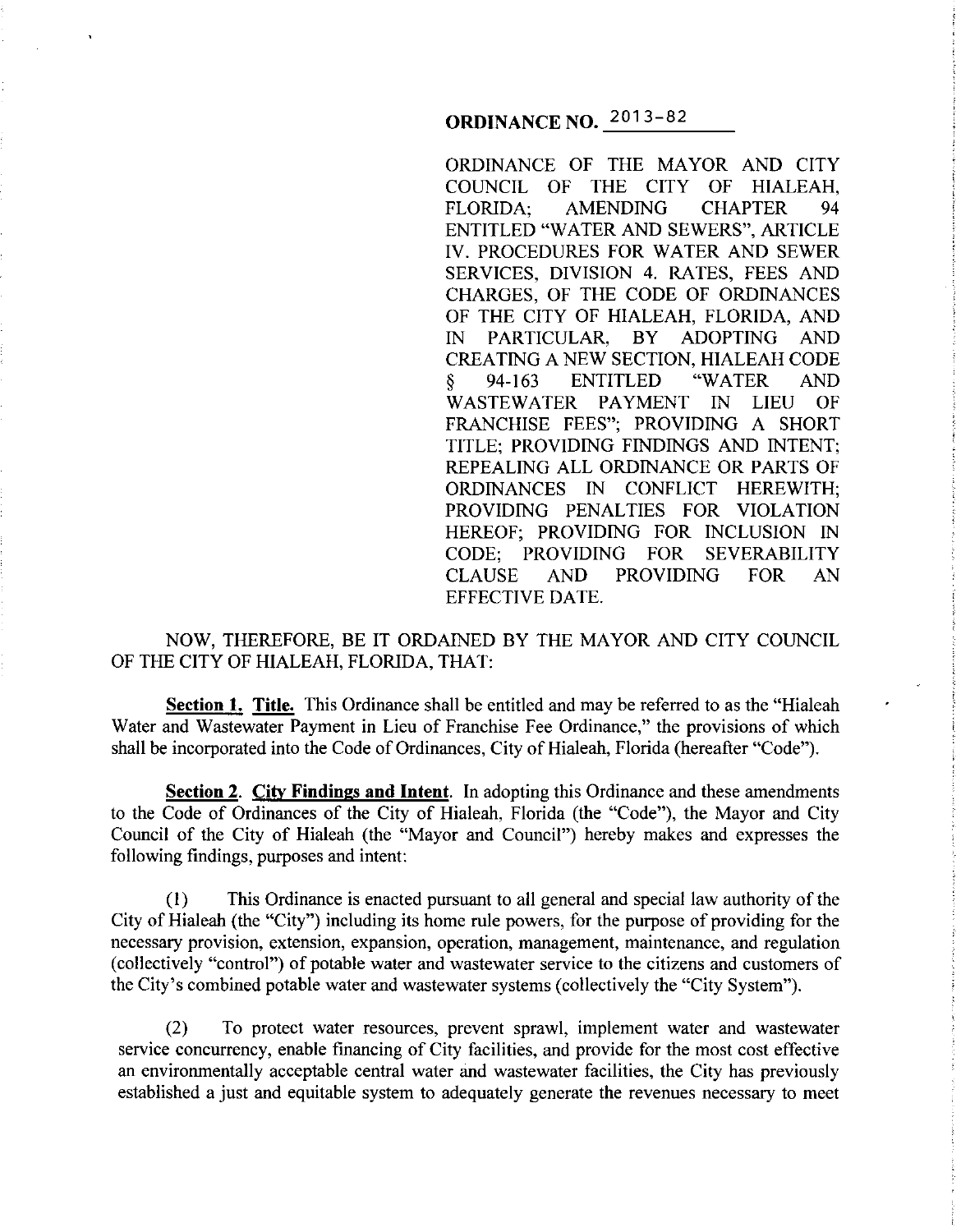the projected fiscal requirements of the Water and Wastewater Utility System on an equitable basis to all classes or users.

(3) The City is authorized by Chapters 166 and 180, Florida Statutes, and other relevant provisions of state law, to adopt all necessary rates, fees, and charges consistent with state law.

(4) The City has full and exclusive authority over the management, operation, and control of its Water and Wastewater Utility System and the authority to prescribe rules and regulations governing the use of such facilities whenever such are provided by the City, and to make such changes from time to time in such rules and regulations as it deems necessary.

(5) The Water and Wastewater Utility System utilizes a variety of city services and facilities, including City rights of way and easements, for which the utility has thus far received the benefits thereof for free.

(6) The City holds the public rights-of-way within its boundaries in trust on behalf of its citizens and has a duty to recover for the benefit of its taxpayers the cost of maintaining the rights of way and obtaining value for the use of the rights of way and other city property.

(7) The City is entitled to collect a payment in lieu of a franchise fee in return for the use and occupation of the rights-of-way and public lands within the city for the construction, ownership, operation and maintenance of water and wastewater lines and associated facilities.

(8) The City is entitled to levy a payment in lieu of taxes from tax-exempt utilities that are not otherwise contributing for the payment of municipal services provided to them at no cost.

(9) The City is permitted to achieve a reasonable rate of return on its utility operations and use such revenues for the benefit of all its taxpayers.

(10) The City has provided the required public notice and held the necessary public hearing(s) in order to adopt these charges.

(II) It is the intention of the Mayor and Council, and it is hereby ordained, that the provisions of this Ordinance shall become and be made part of the Code of Ordinances of the City of Hialeah, Florida, and the sections of this Ordinance may be renumbered to accomplish such intention.

# **Section 3. Creation and Adoption of New Section. Hialeah Code§ 94-163.**

Chapter 94 entitled "Water and Sewers", Article IV. Procedures for Water and Sewer

Services, Division 4. Rates, Fees and Charges, of the Code of Ordinances of the City of Hialeah,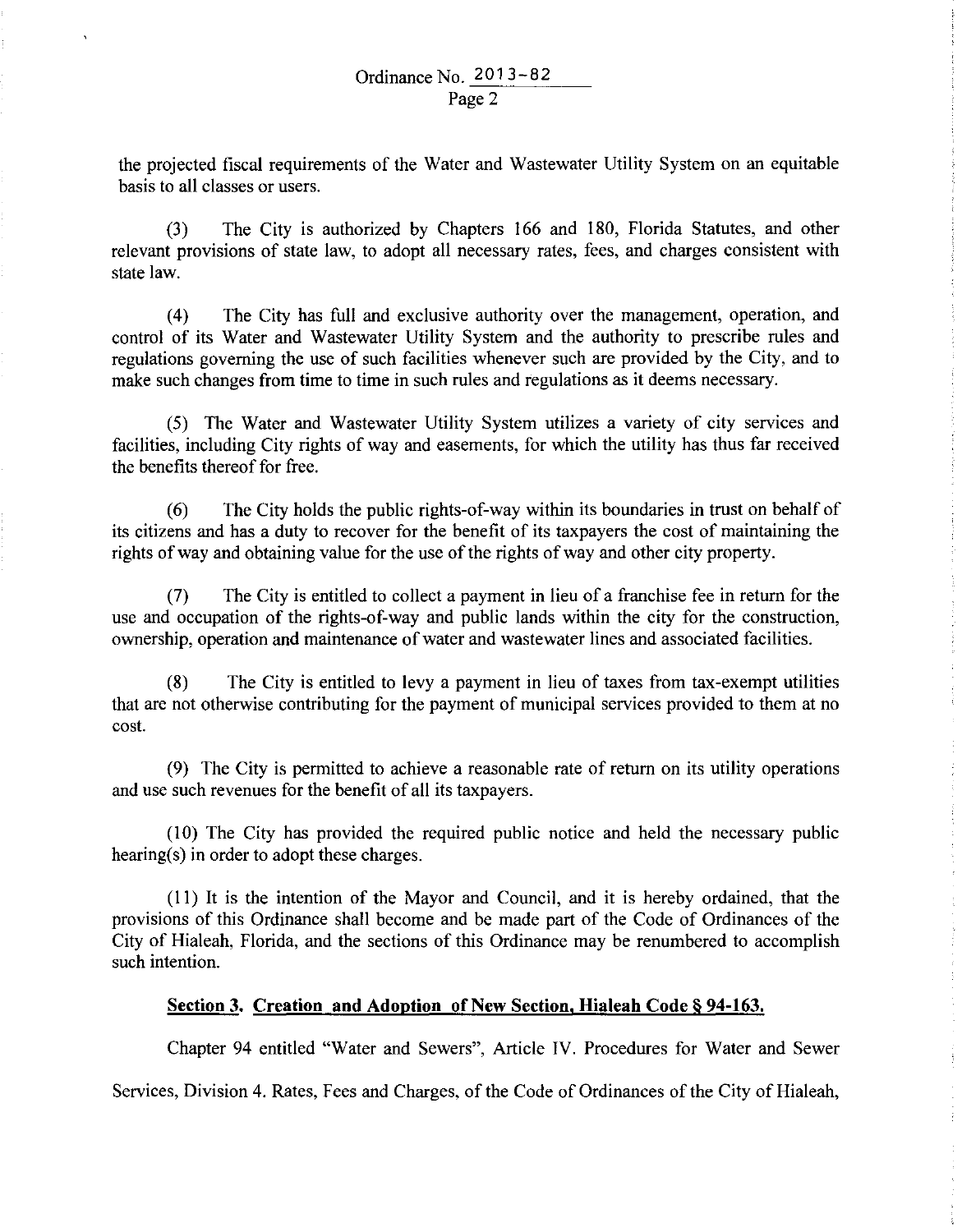Florida is hereby amended, by adding a new section, Hialeah Code§ 94-163 entitled "Water and

Wastewater Payment in Lieu of Franchise Fee", to read as follows:

### Chapter 94

### **WATER AND SEWERS**

 $\star$  \*  $\star$  \*  $\star$ 

**ARTICLE IV. PROCEDURES OF WATER AND SEWER SERVICES** 

• • •

 $\ast$   $\ast$   $\ast$ 

DIVISION 4. RATES, FEES AND CHARGES

# **Sec. 94-163. Water and wastewater payment in lieu of franchise fee.**

The city hereby adopts a water and wastewater payment in lieu of franchise fee applicable to all sales of water and wastewater service by the city equal to 10% of the bi-monthly rates, fees, and charges (including base facility and consumption rates) from the sale of water and wastewater service to customers of the city's water and wastewater system. The city's water and wastewater utility will budget and transfer to the general fund this payment in lieu of franchise fee on a monthly basis.

# **Section 2: Repeal of Ordinances in Conflict.**

All ordinances or parts of ordinances in conflict herewith are hereby repealed to the extent of such conflict.

#### **Section 3: Penalties.**

Every person violating any provision of the Code or any ordinance, rule or regulation adopted or issued in pursuance thereof shall be assessed a civil penalty not to exceed \$500.00 within the discretion of the court or administrative tribunal having jurisdiction. Each act of violation and each day upon which any such violation shall occur shall constitute a separate offense. In addition to the penalty prescribed above, the City may pursue other remedies such as